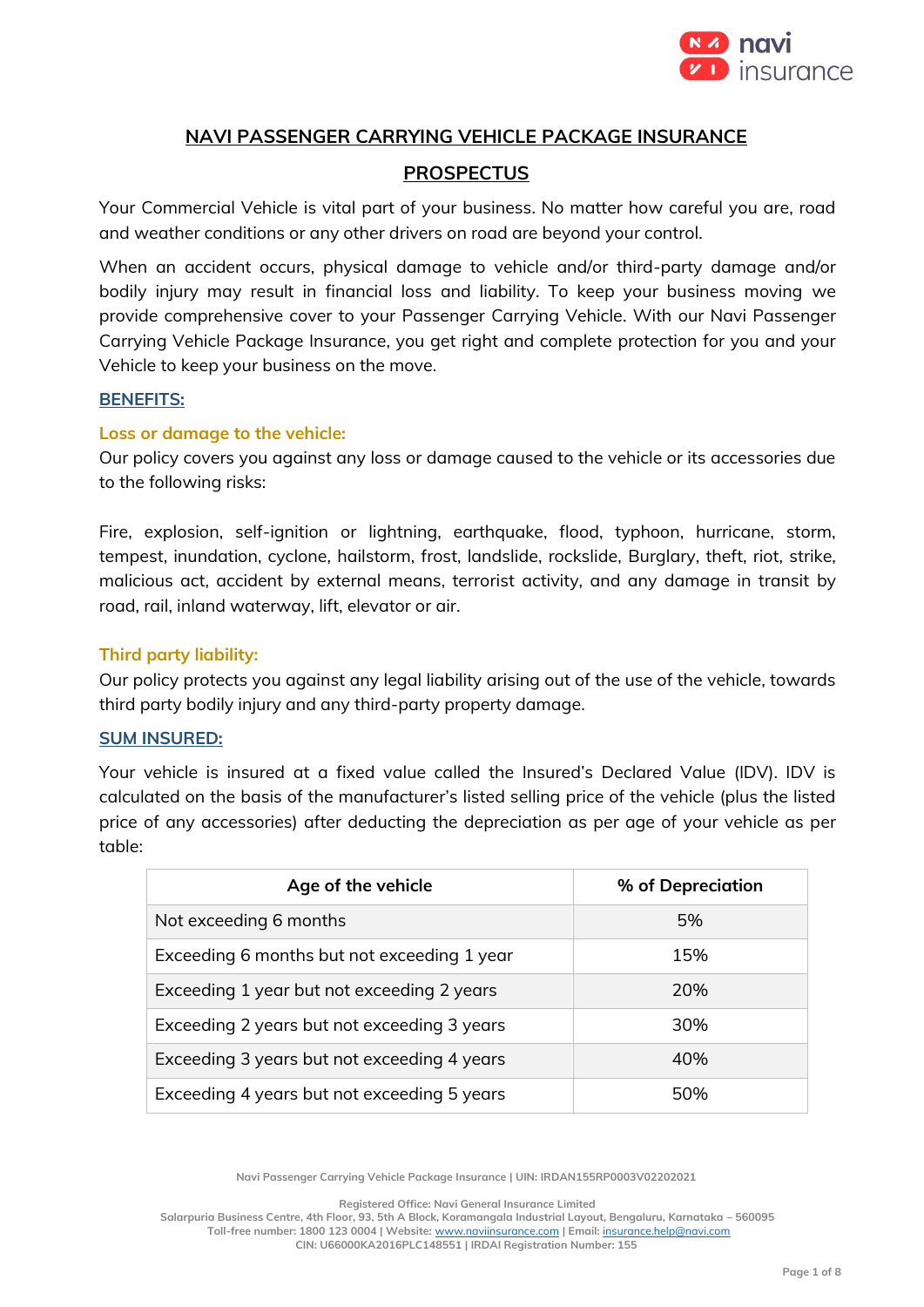

If the price of any non - electrical accessory or electrical / electronic accessory installed in the vehicle is not included in the manufacturer's listed selling price, then the actual value (after depreciation) of this item can be added to the Sum Insured over and above the IDV for extending the cover to these items as well.

Similarly, CNG-LPG bi-fuel kit can also be covered by paying additional premium. In the unfortunate event of total loss or theft, we pay you the IDV mentioned on the policy without any deduction.

# **ADDITIONAL COVERS AT EXTRA COST:**

**Owner Driver Personal accident cover:** Policy provides compulsory personal accident cover of Rs. 15 lakhs to individual owners\* of the vehicle while driving the insured vehicle or mounting into/dismounting from the vehicle insured or whilst travelling in it as a codriver provided they have valid driving license to drive the vehicle.

\*This cover is not applicable for a Company owned vehicle.

## **ADDITIONAL LEGAL LIABILITIES TO COVER:**

The following legal liabilities may also be opted at an additional premium.

- Paid driver / conductor / cleaner employed in operation of vehicle
- Your employees travelling in/driving your vehicle.
- Non-fare paying passengers.

### **PREMIUM:**

Premium will be charged as per rate applicable on the date of insuring the vehicle.

# **You can reduce your premium by availing following discounts, if you are eligible for the same.**

**No Claim Bonus:** If you have not claimed in the preceding year you are entitled for No Claim Bonus (NCB) on renewals (as per table below). NCB can be availed even if you shift your insurance from another insurance company to us. NCB will only be allowed provided the Policy is renewed within 90 days of the expiry of the previous policy.

| <b>Claim Experience</b>                  | % Discount on OD Premium |
|------------------------------------------|--------------------------|
| The Preceding year of risk               | 20%                      |
| Preceding two consecutive year of risk   | 25%                      |
| Preceding three consecutive year of risk | 35%                      |
| Preceding four consecutive year of risk  | 45%                      |
| Preceding five consecutive year of risk  | 50%                      |

**Navi Passenger Carrying Vehicle Package Insurance | UIN: IRDAN155RP0003V02202021**

**Registered Office: Navi General Insurance Limited**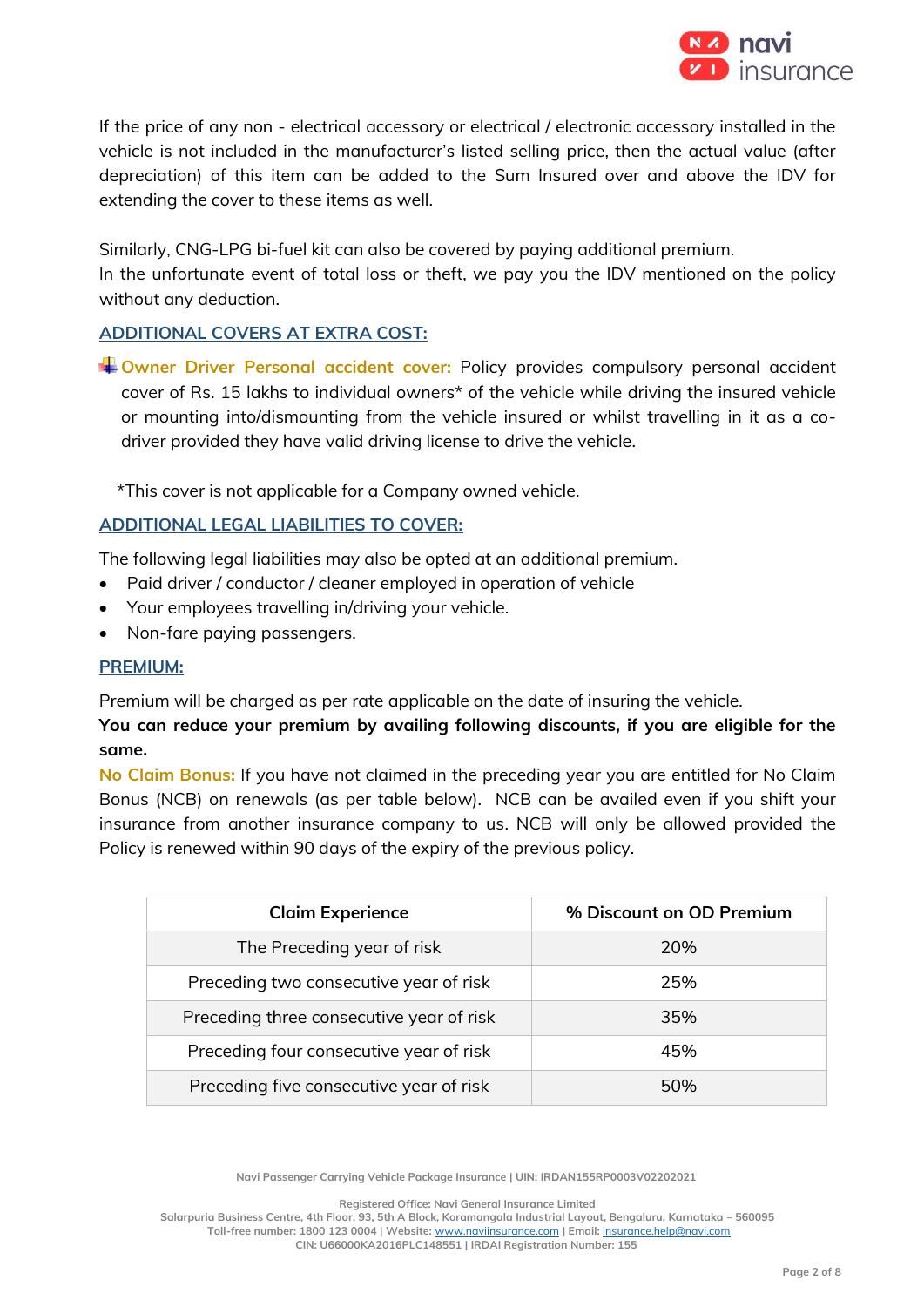

# **DISCOUNTS:**

**Voluntary Deductible discount:** This is the amount you voluntarily opt to bear yourself in addition to compulsory deductible\* in respect of each and every loss under the policy. A further discount on the premium is available if you opt for a Voluntary Excess.

\*Compulsory deductible is the amount of loss which you bear for each and every claim.

**Automobile Association Membership:** You can also avail an additional discount of 5% subject to maximum of Rs200 if you are a member of a recognized Automobile Association in India.

**Anti-Theft device discount:** If your vehicle is fitted with anti-theft device approved by Automobile Research Association of India(ARAI), you are eligible for additional discount of 2.5% in own damage premium subject to maximum of Rs.500/-.

**Installed Telematics Device Discount:** If you have installed a telematics device on your vehicle you are allowed for a discount of 5%.

**Navi GI Duniya Discount (Loyalty Discount):** If you are our existing customer a discount of 5% will be offered to you on purchase of this policy.

### **GENERAL EXCEPTIONS:**

The company shall not be liable if loss or damage is attributed to the following;

- 1. If the vehicle insured herein is used otherwise than in accordance with the 'Limitations as to Use' provision which prohibits use of vehicle for
	- a. Carriage of goods other than samples or personal luggage
	- b. Organized racing
	- c. Pace making
	- d. Speed testing
	- e. Reliability trials
	- f. Use in connection with motor trade
- 2. If vehicle is driven by any person other than a Driver as stated in the Driver's Clause.
- 3. In respect of any claim arising out of any contractual liability.
- 4. Consequential loss, wear & tear, depreciation, mechanical or electrical breakdown.
- 5. If person driving your vehicle is under the influence of intoxicating liquor or drugs.
- 6. Any accidental loss or damage and/or liability caused sustained or incurred outside the geographical area;

**Navi Passenger Carrying Vehicle Package Insurance | UIN: IRDAN155RP0003V02202021**

**Registered Office: Navi General Insurance Limited**

**Salarpuria Business Centre, 4th Floor, 93, 5th A Block, Koramangala Industrial Layout, Bengaluru, Karnataka – 560095 Toll-free number: 1800 123 0004 | Website:** [www.naviinsurance.com](http://www.naviinsurance.com/) **| Email:** [insurance.help@navi.com](mailto:insurance.help@navi.com)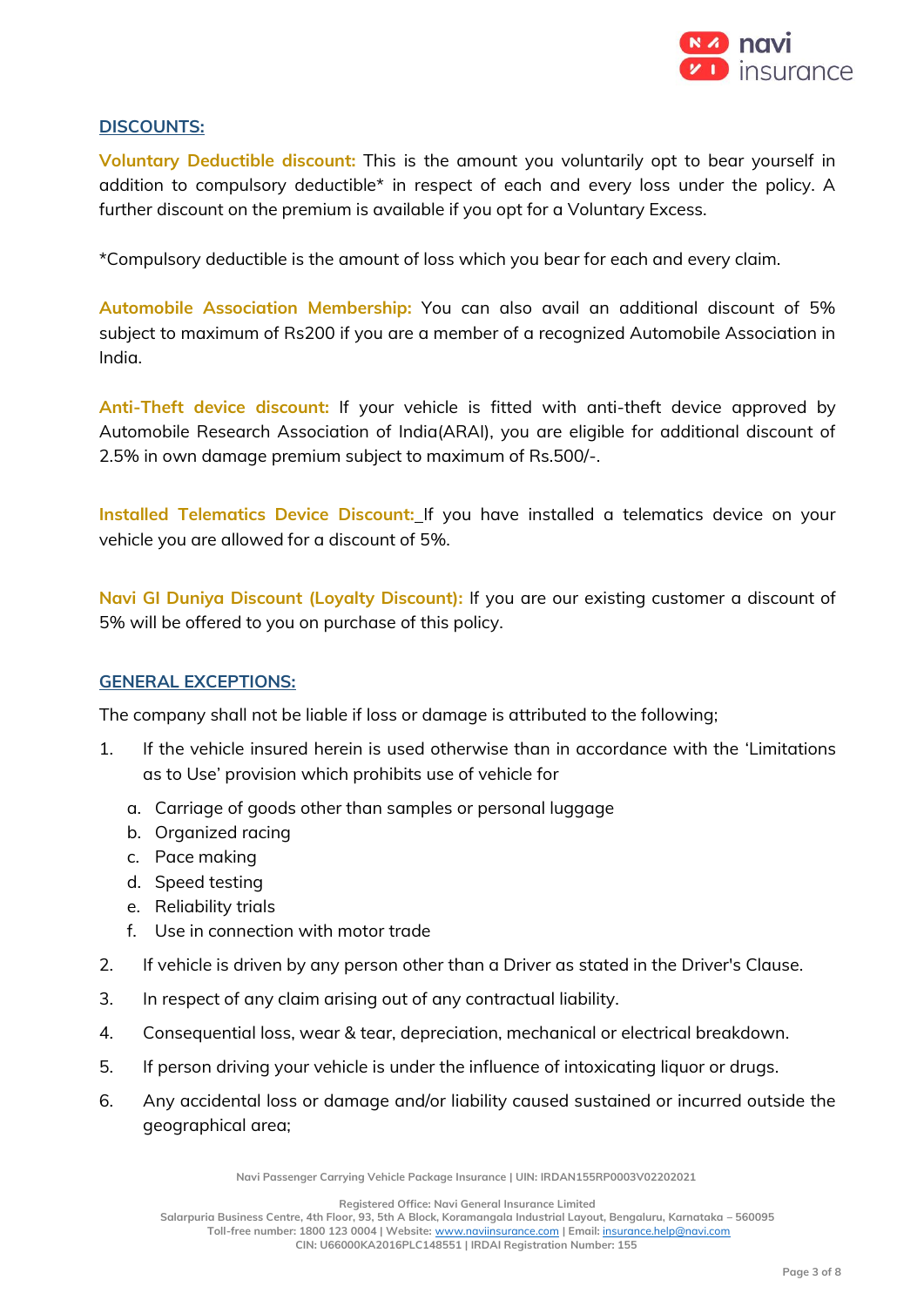

- 7. Any accidental loss or damage to any property whatsoever or any loss or expense whatsoever resulting or arising there from or any consequential loss.
- 8. War, Invasion, the Act of foreign enemies, hostilities or warlike operations (whether before or after declaration of war), Civil War, Mutiny, Rebellion Military or usurped power, nuclear weapons material, liability arising from ionising radiations or contamination by radioactivity from any nuclear fuel.

# *(Note: the above is an abridged wording of the policy exclusions. Please refer to the policy document for the full listing)*

## **CANCELLATION:**

**Cancellation by You** - Policy/certificate can be cancelled at any time by giving 15 days' prior written notice to us. Refund of premium shall be computed in accordance with short period rate for the period the Policy has been in force provided no claim has occurred up to the date of cancellation. Proof of insurance elsewhere must be provided to us for cancellation of policy.

**Cancellation by Insurer** – We may cancel the policy by sending fifteen days' notice by recorded delivery to you at your last known address on the grounds of misrepresentation, fraud, non-disclosure of material facts or non-cooperation. In the event of cancellation of this Policy on grounds of misrepresentation, fraud, non-disclosure of material facts, the policy shall stand cancelled ab-initio

and there will be no refund of premium. In the event the policy is cancelled on the grounds of non-cooperation by you then the premium shall be computed and retained in accordance with short period rate for the period the Policy has been in force provided no claim has occurred up to the date of cancellation.

Where the ownership of the vehicle is transferred, the Policy cannot be cancelled unless evidence that the vehicle is insured elsewhere is produced.

**Short period rate of cancellation will be as per table below**:

| <b>PERIOD</b>                                 | % OF ANNUAL PREMIUM RATE  |
|-----------------------------------------------|---------------------------|
| Not exceeding 1 month                         | 20%                       |
| Exceeding 1 month but not exceeding 2 months  | 30%                       |
| Exceeding 2 months but not exceeding 3 months | 40%                       |
| Exceeding 3 months but not exceeding 4 months | 50%                       |
| Exceeding 4 months but not exceeding 5 months | 60%                       |
| Exceeding 5 months but not exceeding 6 months | 70%                       |
| Exceeding 6 months but not exceeding 7 months | 80%                       |
| Exceeding 7 months but not exceeding 8 months | 90%                       |
| Exceeding 8 months                            | Full annual premium/ rate |

# **Short Period Premium Rate Table**

**Navi Passenger Carrying Vehicle Package Insurance | UIN: IRDAN155RP0003V02202021**

**Registered Office: Navi General Insurance Limited**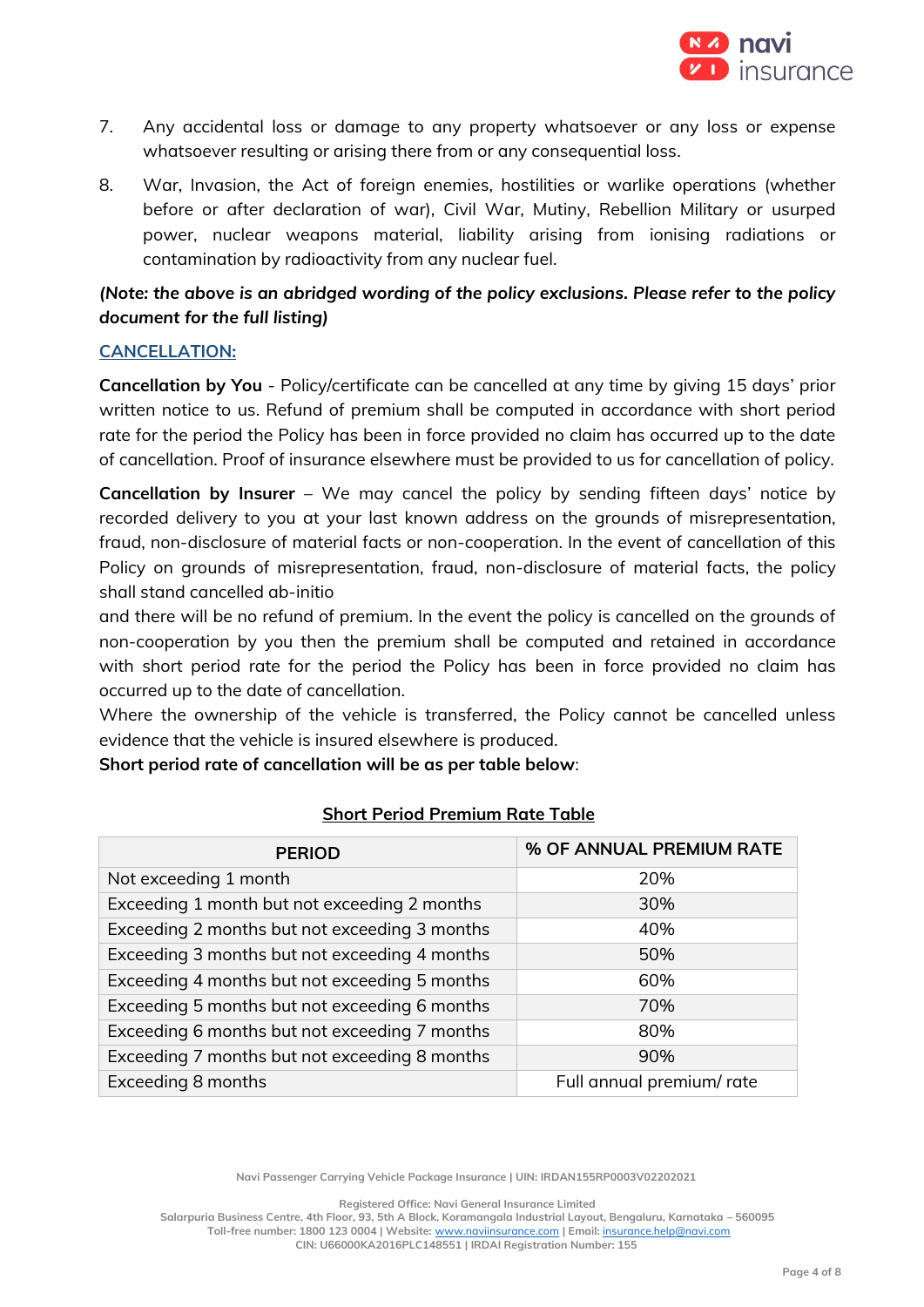

## **RENEWAL OF POLICY:**

The Policy can be renewed on or before the end of the Policy Period subject to realization of renewal premium. However, we shall not be bound to give notice that such renewal is due. Also, we may exercise option of not renewing the policy on grounds of fraud, misrepresentation, noncooperation, moral hazard or suppression of any material fact either at the time of taking the Policy or any time during the currency of the policy. Policy coverage, premium, and terms and conditions of the policy may change on renewal.

## **CLAIMS PROCEDURE:**

We all take precautions to avert accidents however in the event of any unfortunate accident be rest assured of complete assistance from us.

It is very convenient to get in touch with us by calling our Toll-Free Helpline on **18001230004**. Alternatively, one can reach us by using Mobile Application OR Customer Portal at our Website [www.naviinsurance.com](http://www.naviinsurance.com/) OR by sending an e-mail a[t insurance.help@navi.com](mailto:insurance.help@navi.com).

Intimation of claim to us, immediately on occurrence, will ensure prompt and effective assistance.

### **Claim Notification & Registration:**

Notify or submit a claim by following way;

- By calling Toll Free 18001230004 OR
- By sending an E Mail to [insurance.help@navi.com](mailto:insurance.help@navi.com) OR
- For Senior Citizens, we have a special cell and our Senior Citizen Customers can email us at seniorcare@navi.com for priority resolution.
- Through Customer Portal on website navilnsurance.com OR
- Directly walk into branch

While notifying the claim, following information should be provided:

- Name of insured
- Insured contact numbers
- Policy number
- Date and time of loss
- Location of loss
- Nature and approximate extent of loss
- Place and contact details of the person at the loss location.
- Details of driver at the time of loss

### **After Notification & Registration:**

#### **Own Damage Claims:**

You are advised to inform the company immediately after the loss. If there is involvement of third-party death/injury, company may go for spot survey. Else you may shift your vehicle to any garage of your choice

**Navi Passenger Carrying Vehicle Package Insurance | UIN: IRDAN155RP0003V02202021**

**Registered Office: Navi General Insurance Limited**

**Salarpuria Business Centre, 4th Floor, 93, 5th A Block, Koramangala Industrial Layout, Bengaluru, Karnataka – 560095 Toll-free number: 1800 123 0004 | Website:** [www.naviinsurance.com](http://www.naviinsurance.com/) **| Email:** [insurance.help@navi.com](mailto:insurance.help@navi.com)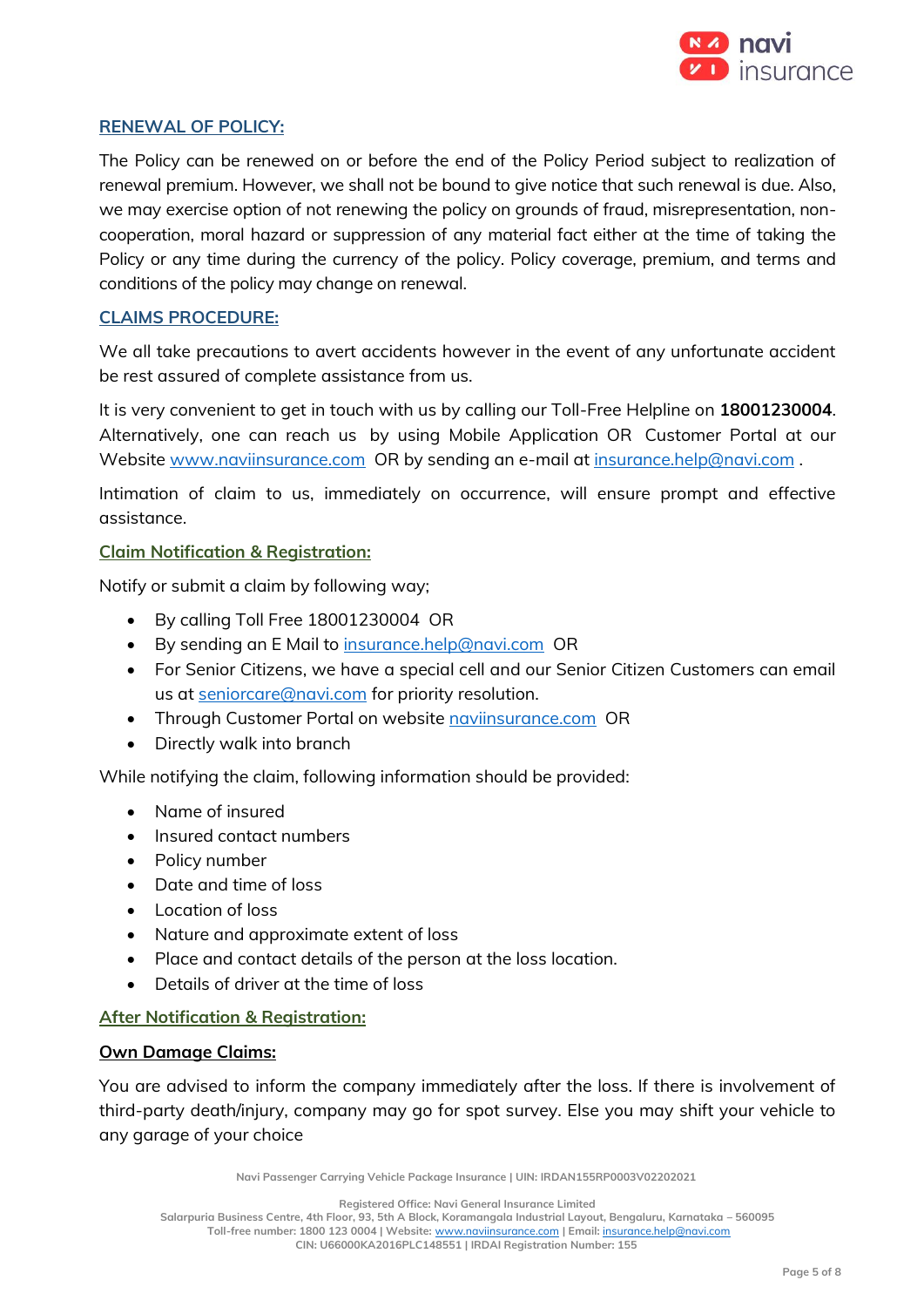

Survey will be conducted before you initiate the repair by the assigned surveyor at the garage. Please refer policy for details regarding survey process.

The Company has option to repair, reinstate or replace the vehicle or part thereof and/or its accessories or may pay in cash the amount of the loss or damage and the liability of the Company shall not exceed:

- a) for total loss / constructive total loss of the vehicle the Insured's Declared Value (IDV) of the vehicle (including accessories thereon) as specified in the Schedule less the value of the damaged vehicle.
- b) for partial losses, i.e. losses other than Total Loss/Constructive Total Loss of the vehicle actual and reasonable costs of repair and/or replacement of parts lost/damaged subject to depreciation as per limits specified (Not applicable if add on cover is opted for covering depreciation) and any other applicable add on cover.

Following are the documents that will be needed for survey and processing of Own Damage claim:

- Claim Form completely filled and duly signed by Insured (CO's seal needs to be affixed in case the insured is a Firm/Company)
- Copy of Registration Certificate (original for verification)
- Copy of Motor Driving License of the person driving the vehicle at the time of accident (original for verification)
- Copy of fitness certificate/Goods receipt (for GCW)/Permit and badge of driver (for passenger vehicle) – (original for verification).
- Police Report / Panchanama (In case of Partial Theft / Third Party property damage / Death / Body Injury / Damage due to Riot, Strike and Malicious act)
- KYC documents (Address Proof as per policy & ID proof) if claim amount exceeds Rs.1 lakh.
- Cancelled Cheque (CTS complied) or Filled NEFT Mandate form for online transfer of claim payment. (For reimbursement claims only).
- Original bill of repair/replacement for repair carried out on vehicle.

# **Own Damage Claim Settlement:**

- 1. After receipt of all relevant claim document, surveyor will assess the loss and issue repair approval.
- 2. The surveyor may conduct re-inspection once repairs are completed and on receipt of original repair bills.

We will release claim payment within 7 working days after receipt of all claim document.

Theft claims; The claim for theft of complete vehicle would be settled for the insured's declared value (IDV) of the vehicle (including accessories thereon) less policy excess as specified in the policy schedule.

**Navi Passenger Carrying Vehicle Package Insurance | UIN: IRDAN155RP0003V02202021**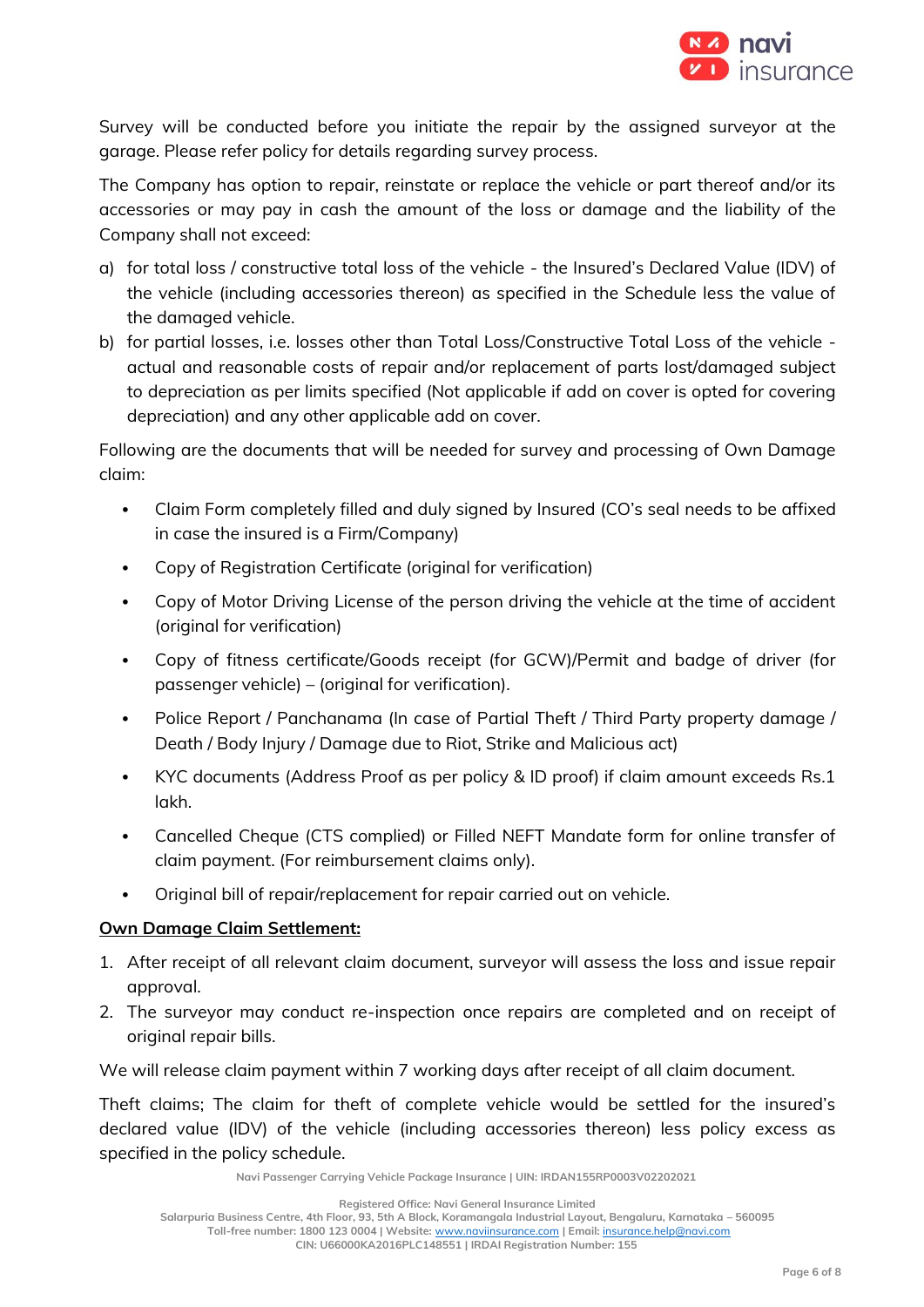

Documentation for Theft claims: The following additional documents would be required to listing required for settlement of own damage claims (excluding repair bills);

- Copy of FIR.
- Letter to RTO for keeping the file in safe custody.
- Confirmation of non-recovery of vehicle.
- Letter of subrogation.
- Transfer of ownership documents.

We will release the claim payment within 15 days after receipt of all claim documents.

**Legal Liability Claims:** Claim payment will be settled as awarded by court or as agreed between the Company and Third Party.

## **Documentation for Liability claims**

- Policy Copy
- Copy of Registration Book
- Copy of Motor Driving License of the person driving the vehicle at the time of accident
- Copy of permit and fitness certificate.
- Police Panchanama /FIR

**Personal Accident Claims**: Claims will be settled post receipt of necessary documents.

We will require following documents to process your claim. You may provide the same to enable us to promptly settle your claim.

# **Documents for Personal Accident Claims**

- Policy copy
- Certificate from government hospital doctor confirming the nature and degree of disability
- Discharge summary of the treating hospital clearly indicating the Hospital Registration No.
- Diagnostic reports
- FIR / Panchanama– (if Notified to Police) Attested or Original
- Final Police Report- (if applicable)
- Death Certificate\*
- Post Mortem report\*
- Legal Heir certificate /nominee certificate\*
- KYC of Claimant

# **(Marked with \* are required only in death claims)**

The list of documents furnished herein is illustrative but not exhaustive. We may request you to provide more documents depending upon the nature of loss and circumstances.

**Navi Passenger Carrying Vehicle Package Insurance | UIN: IRDAN155RP0003V02202021**

**Registered Office: Navi General Insurance Limited**

**Salarpuria Business Centre, 4th Floor, 93, 5th A Block, Koramangala Industrial Layout, Bengaluru, Karnataka – 560095 Toll-free number: 1800 123 0004 | Website:** [www.naviinsurance.com](http://www.naviinsurance.com/) **| Email:** [insurance.help@navi.com](mailto:insurance.help@navi.com)